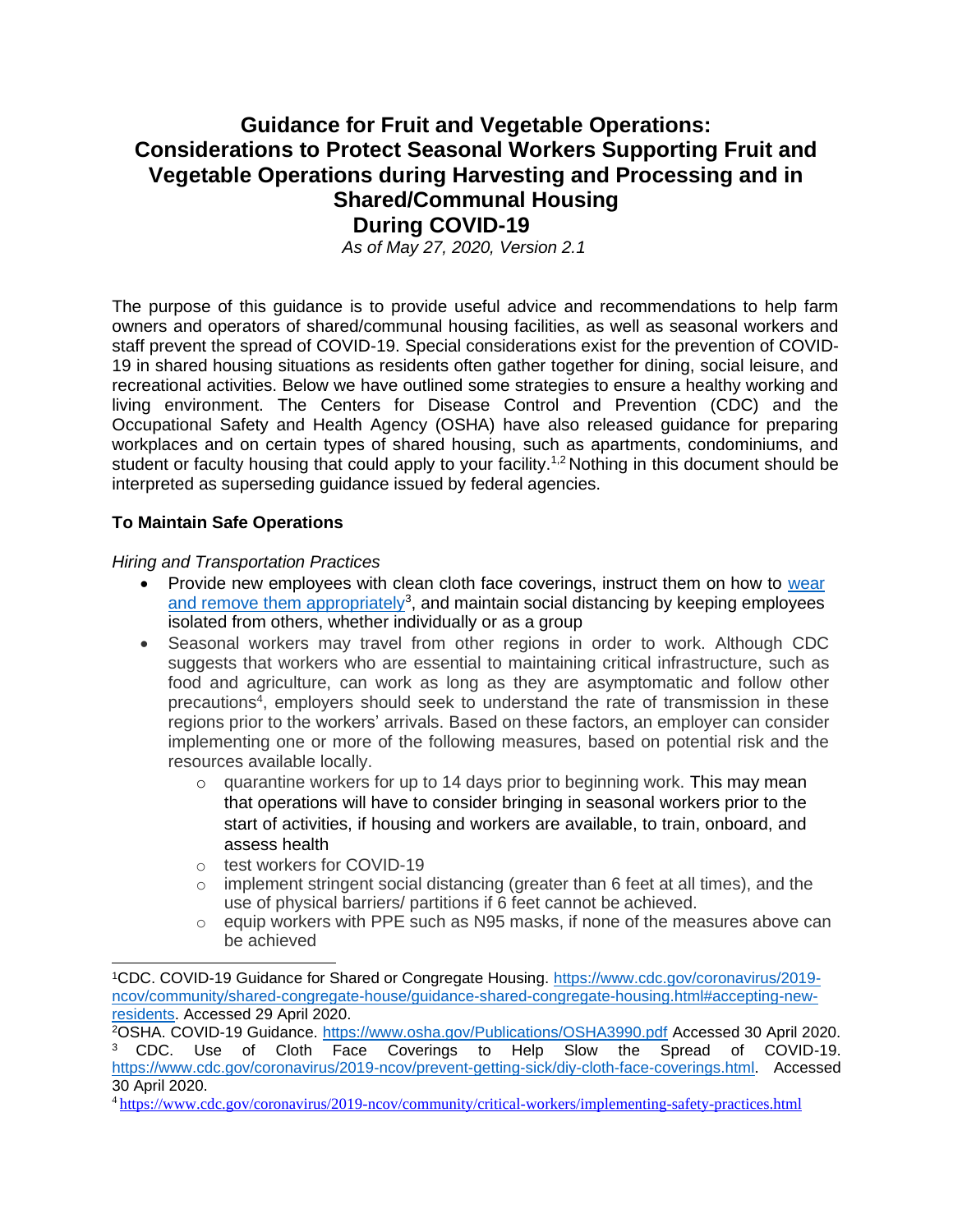- $\bullet$  Employers should screen employees daily prior to work<sup>5</sup>, including at facilities and prior to transport to fields, for symptoms (e.g., fever,  $> 100.4$  °F or 38 °C) using no-touch thermometers
	- $\circ$  Avoid group gatherings during screening by providing a staggered schedule to screen workers
	- $\circ$  Ask employees to self-monitor and report symptoms for the duration of the seasonal work program (i.e., fever, cough, shortness of breath, chills, muscle pain, sore throat, and loss of taste or smell)
	- $\degree$  Employers should consider implementing a daily screening questionnaire to identify employees who may have symptoms of COVID-19<sup>6</sup>
- Modify on-boarding procedures to minimize person-to-person contact, if possible
	- o Adhere to physical distancing through visual cues and spacing chairs, etc. (i.e., minimize and/or create physical distance during on-boarding or orientation meetings)
	- o Include information related to COVID-19 in training, in a language and format that will be understood by residents

### *Workplace and Housing Practices*

- Communicate relevant news, directives, and guidance from state, local, and federal officials regarding COVID-19 to residents/employees
	- $\circ$  Consider posting information and graphics about COVID-19 prevention that illustrate how workers can protect themselves and their families from COVID-19 in multiple languages in common areas such as breakrooms and bathrooms
- Establish and train on personal hygiene and preventive measures to protect entire staff from the spread of COVID-19
	- o [Wash hands often,](https://www.cdc.gov/handwashing/when-how-handwashing.html) , with soap and water for 20 seconds
		- Before, during, and after harvesting, handling and/or processing food
		- Before preparing meals and prior to eating
		- After using the toilet
		- After coughing, sneezing, or blowing your nose
	- $\circ$  If soap and water are not readily available, clean hands with a hand sanitizer that contains at least 60% alcohol.
	- o Avoid touching eyes, nose, and mouth, especially with unwashed hands
	- $\circ$  Avoid close contact (within 6 feet or 2 meters) with people who are sick
	- o Use cloth [face coverings](https://static1.squarespace.com/static/5e7d1107dac60a6b3e3f098d/t/5e8b7df8de0d171c25e37568/1586200057047/Proper%2BUsage%2Bof%2BFace%2BMasks_6Apr2020_Version%2B2_SIGNED.pdf) when around others
	- $\circ$  When not wearing a face covering, cover mouth and nose with a tissue or use the inside of the elbow.

<sup>5</sup>CDC. Implementing Safety Practices for Critical Infrastructure Workers Who May Have Had Exposure to a Person with Suspected or Confirmed COVID-19. [https://www.cdc.gov/coronavirus/2019](https://www.cdc.gov/coronavirus/2019-ncov/community/critical-workers/implementing-safety-practices.html) [ncov/community/critical-workers/implementing-safety-practices.html. A](https://www.cdc.gov/coronavirus/2019-ncov/community/critical-workers/implementing-safety-practices.html)ccessed 30 April 2020.

 $6$  Washington State Department of Health sample employee/visitor screening questionnaire [https://www.doh.wa.gov/Portals/1/Documents/1600/coronavirus/Employerviv sitorscreeningguidance.pdf](https://www.doh.wa.gov/Portals/1/Documents/1600/coronavirus/Employerviv%20sitorscreeningguidance.pdf)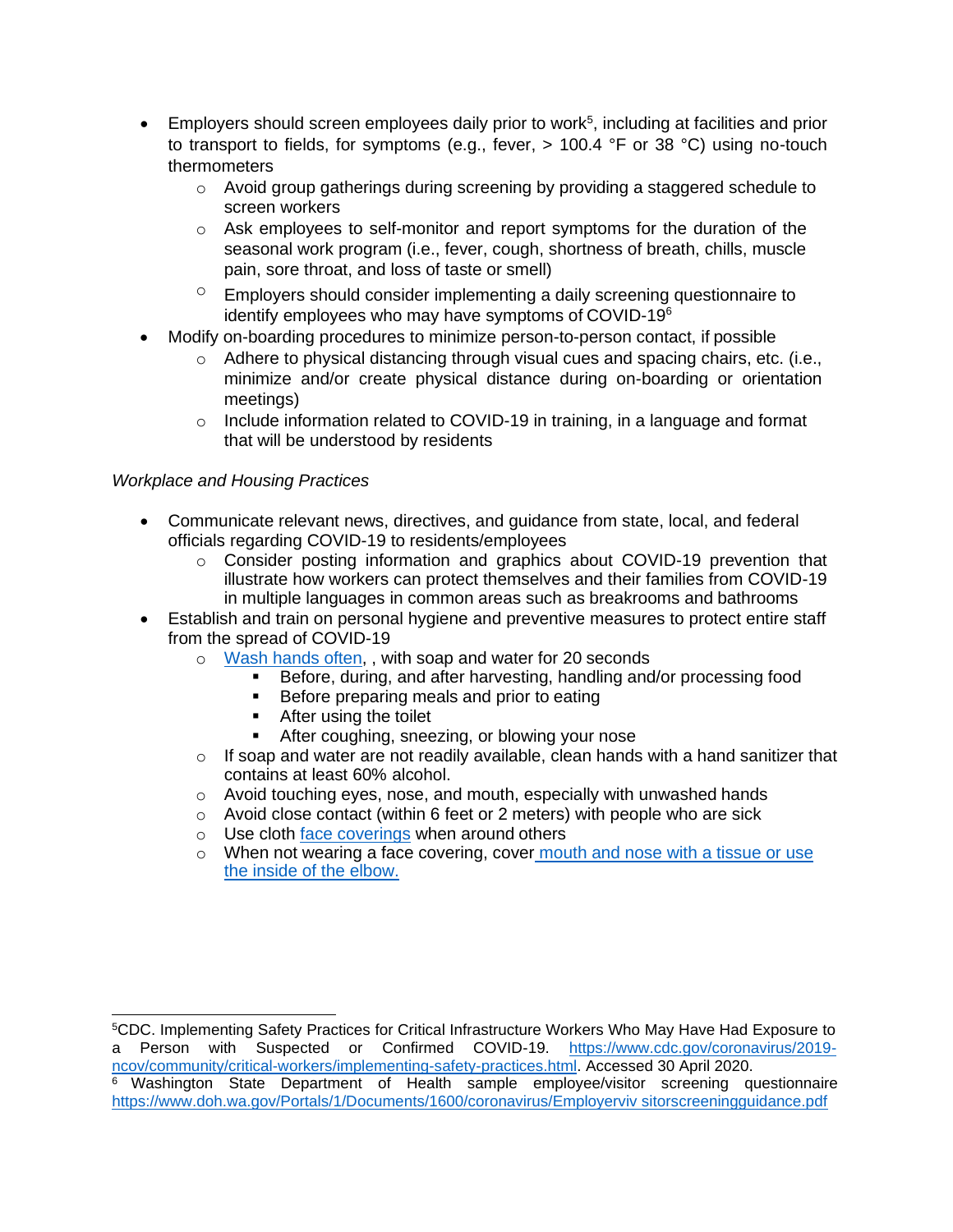- Regularly(more than once a day, if possible) clean and disinfect<sup>7</sup> shared areas and frequently touched surfaces using [EPA-registered disinfectants](https://www.epa.gov/pesticide-registration/list-n-disinfectants-use-against-sars-cov-2)<sup>8</sup>
	- $\circ$  Frequently touched surfaces are associated with an increased risk of spreading COVID-19 and includes surfaces such as tables, doorknobs, stairway railings, light switches, microwave doors, refrigerator doors, countertops, handles, desks, phones, keyboards, toilets, faucets, and sinks
- Provide soap, alcohol-based hand sanitizers (60% or more), [diluted bleach solutions,](https://www.cdc.gov/coronavirus/2019-ncov/community/disinfecting-building-facility.html) [alcohol solutions \(60% or more\),](https://www.cdc.gov/coronavirus/2019-ncov/community/disinfecting-building-facility.html) paper towels, tissues and trash bins in common areas
- Encourage [social distancing](https://static1.squarespace.com/static/5e7d1107dac60a6b3e3f098d/t/5e94bed7088a700728370eb3/1586806488448/2020-03-31%2BEmergency%2BPrevention%2BMeasures%2Bto%2BAchieve%2BPhysical%2B%28Social%29%2BDistancing%2Bin%2BFood%2BManufacturing%2BFacilities%2Bas%2BRelated%2Bto%2BCOVID-19_SIGNED.pdf) in the community and communal spaces, as appropriate, and physical barriers and directional signage to establish movement flow within and outside facilities
	- $\circ$  Social distancing at the individual level is ideal but may be difficult to accomplish in shared housing environments. In such settings, a face covering is recommended
	- $\circ$  Consider staggering start and stop times to reduce crowding in communal spaces and work settings
	- $\circ$  If carpooling cannot be avoided, encourage the same group of individuals to carpool together (i.e., cohorting). This may include rooming, dining, and working together as a cohort.
- Provide cloth face coverings, and/or provide supplies and instructions on how to make their own and how to [wear and remove them](https://static1.squarespace.com/static/5e7d1107dac60a6b3e3f098d/t/5e8b7df8de0d171c25e37568/1586200057047/Proper%2BUsage%2Bof%2BFace%2BMasks_6Apr2020_Version%2B2_SIGNED.pdf) appropriately<sup>9</sup>
	- o Cloth face coverings should be laundered before each daily use
- Make sure residents/employees are aware of the [symptoms](https://www.cdc.gov/coronavirus/2019-ncov/symptoms-testing/index.html) and underlying conditions related to COVID-19 using training sessions, tailgate meetings, posters, [videos,](https://www.cdc.gov/coronavirus/2019-ncov/communication/videos.html) websites, emails, and text messaging
- Provide employees/residents with phone numbers for healthcare facilities and alternative care sites where residents/employees can receive appropriate care for injuries and illnesses, including COVID-19
- Ensure the shared/communal housing address is clearly posted so that it can be provided to health officials, if needed
- Provide residents with the housing supervisor's contact information
- Encourage residents who are suspected or confirmed COVID-19 positive to [self-isolate.](https://www.cdc.gov/coronavirus/2019-ncov/if-you-are-sick/quarantine-isolation.html) Work with health officials and follow recommended guidance for individuals identified as having close contact with the ill individual (e.g., roommates, house mates, etc.)<sup>10</sup>.
	- o If possible, provide separate living and eating areas and designate separate bathrooms for residents with COVID-19 symptoms

<sup>7</sup>EPA. EPA and CDC Release Guidance for Cleaning and Disinfecting Spaces Where Americans Live, Work, and Play. [https://www.epa.gov/newsreleases/epa-cdc-release-guidance-cleaning-and-disinfecting](https://www.epa.gov/newsreleases/epa-cdc-release-guidance-cleaning-and-disinfecting-spaces-where-americans-live-work-and)[spaces-where-americans-live-work-and. A](https://www.epa.gov/newsreleases/epa-cdc-release-guidance-cleaning-and-disinfecting-spaces-where-americans-live-work-and)ccessed 29 April 2020.

<sup>8</sup> EPA. List N: Disinfectants for Use Against SARS-CoV-2. [https://www.epa.gov/pesticide-registration/list](https://www.epa.gov/pesticide-registration/list-n-disinfectants-use-against-sars-cov-2)[n-disinfectants-use-against-sars-cov-2. A](https://www.epa.gov/pesticide-registration/list-n-disinfectants-use-against-sars-cov-2)ccessed 29 April 2020.

<sup>&</sup>lt;sup>9</sup> CDC. Use of Cloth Face Coverings to Help Slow the Spread of COVID-19. [https://www.cdc.gov/coronavirus/2019-ncov/prevent-getting-sick/diy-cloth-face-coverings.html. A](https://www.cdc.gov/coronavirus/2019-ncov/prevent-getting-sick/diy-cloth-face-coverings.html)ccessed 30 April 2020.

<sup>10</sup> <https://www.cdc.gov/coronavirus/2019-ncov/community/critical-workers/implementing-safety-practices.html>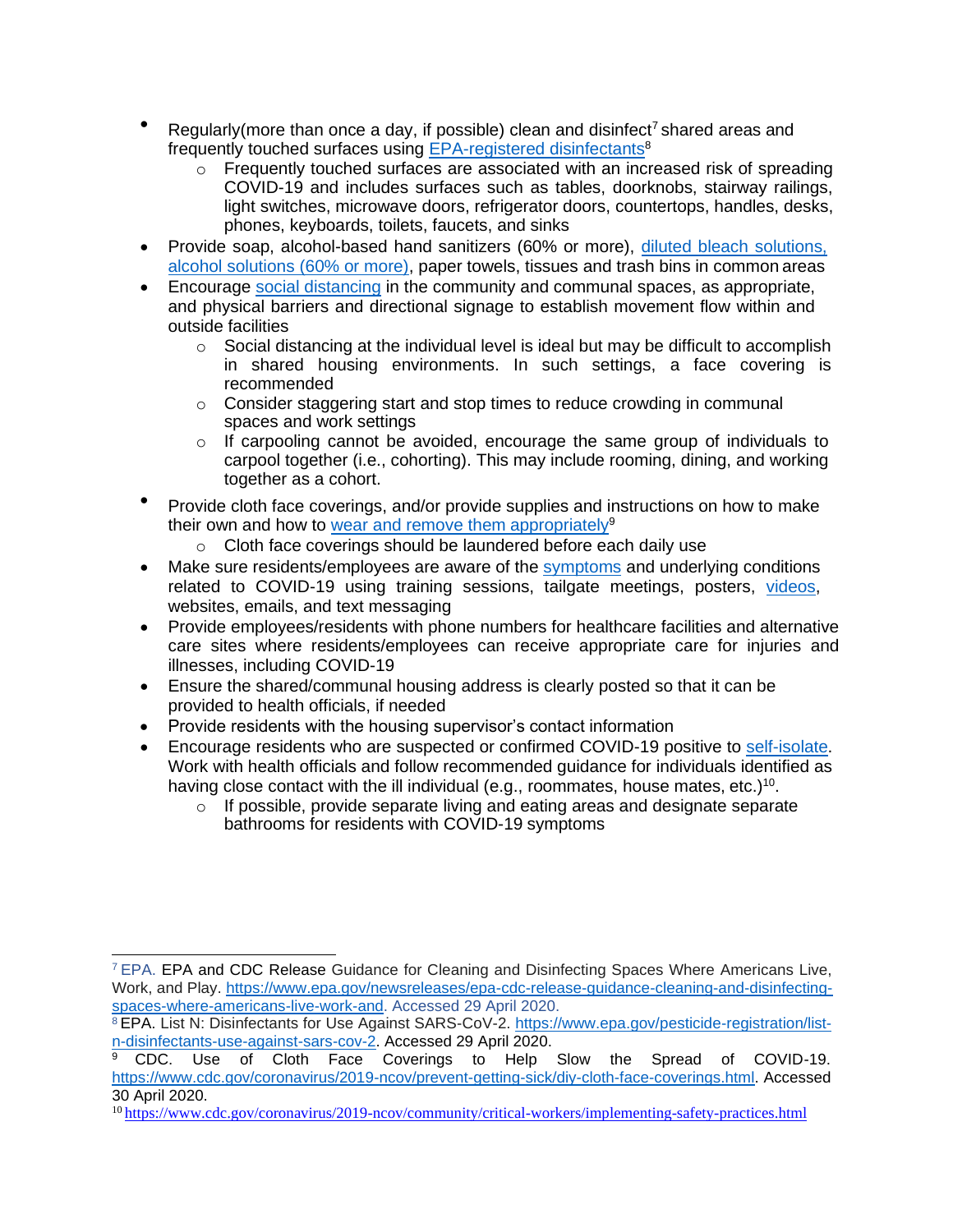- Suspected or confirmed COVID-19 cases should only be housed with other suspected or confirmed cases. They should have separate bathroom, cooking and eating facilities from people who are not sick.<sup>11</sup>
- $\circ$  If there are multiple housing units in close proximity or if illness begins to be seen within the community, consider designating separate units for ill and healthy workers who are living in shared housing. This could include the use of motel rooms or developing agreements with local farmers or processors to re-allocate shared housing units, as permitted by law
- o Ventilate the room where persons with COVID-19 are housed on regular intervals, as much as possible.
- $\circ$  Your plan should outline how and who will pay for and provide food, water, and medical supplies to symptomatic workers in isolation or exposed but asymptomatic workers in isolation as they may be unable to provide for themselves during this time
- $\degree$  Consider a transportation plan for medical evaluation and treatment of workers. This should include who will transport and how to protect the driver. Also, preidentify the healthcare clinic and payment for services<sup>11</sup>

**• Follow CDC guidance to [protect drivers](https://www.cdc.gov/coronavirus/2019-ncov/community/organizations/rideshare-drivers-for-hire.html) and [clean and disinfect](https://www.cdc.gov/coronavirus/2019-ncov/community/organizations/disinfecting-transport-vehicles.html) vehicles** 

<sup>o</sup> Previously ill workers should only be allowed to return to work after they have met public health criteria<sup>12</sup>

#### **Considerations for Common Spaces**

#### *Kitchens*

- Clean and disinfect all surfaces before and after mealtimes
- Restrict the number of people allowed in a kitchen or dining room at one time to ensure 6 feet (2 meters) of separation between individuals
	- o Individuals who room together should eat together
	- $\circ$  Those who are sick and their roommates, as well as individuals at higher risk of severe illness should eat in their rooms, if possible
- Do not share dishes, drinking glasses, cups or eating utensils
- Wash all non-disposable food service items with dish soap and hot water or in a dishwasher
- Wash hands before and after handling food service items
- Wash hands after removing garbage bags and handling or disposing of trash

#### *Laundry Rooms*

- Maintain access to adequate supplies for laundry facilities
- Restrict the number of people allowed in laundry rooms to ensure 6 feet (2 meters) of separation

<sup>&</sup>lt;sup>11</sup> NC Department of Health. Interim COVID-19 Guidance for Migrant Farmworkers, Their Employers, and Housing Providers. [https://files.nc.gov/ncdhhs/documents/files/covid-19/interim-covid-guidance-migrant](https://files.nc.gov/ncdhhs/documents/files/covid-19/interim-covid-guidance-migrant-farm-workers.pdf)[farm-workers.pdf. A](https://files.nc.gov/ncdhhs/documents/files/covid-19/interim-covid-guidance-migrant-farm-workers.pdf)ccessed 30 April 2020.

<sup>12</sup> <https://www.cdc.gov/coronavirus/2019-ncov/hcp/disposition-in-home-patients.html>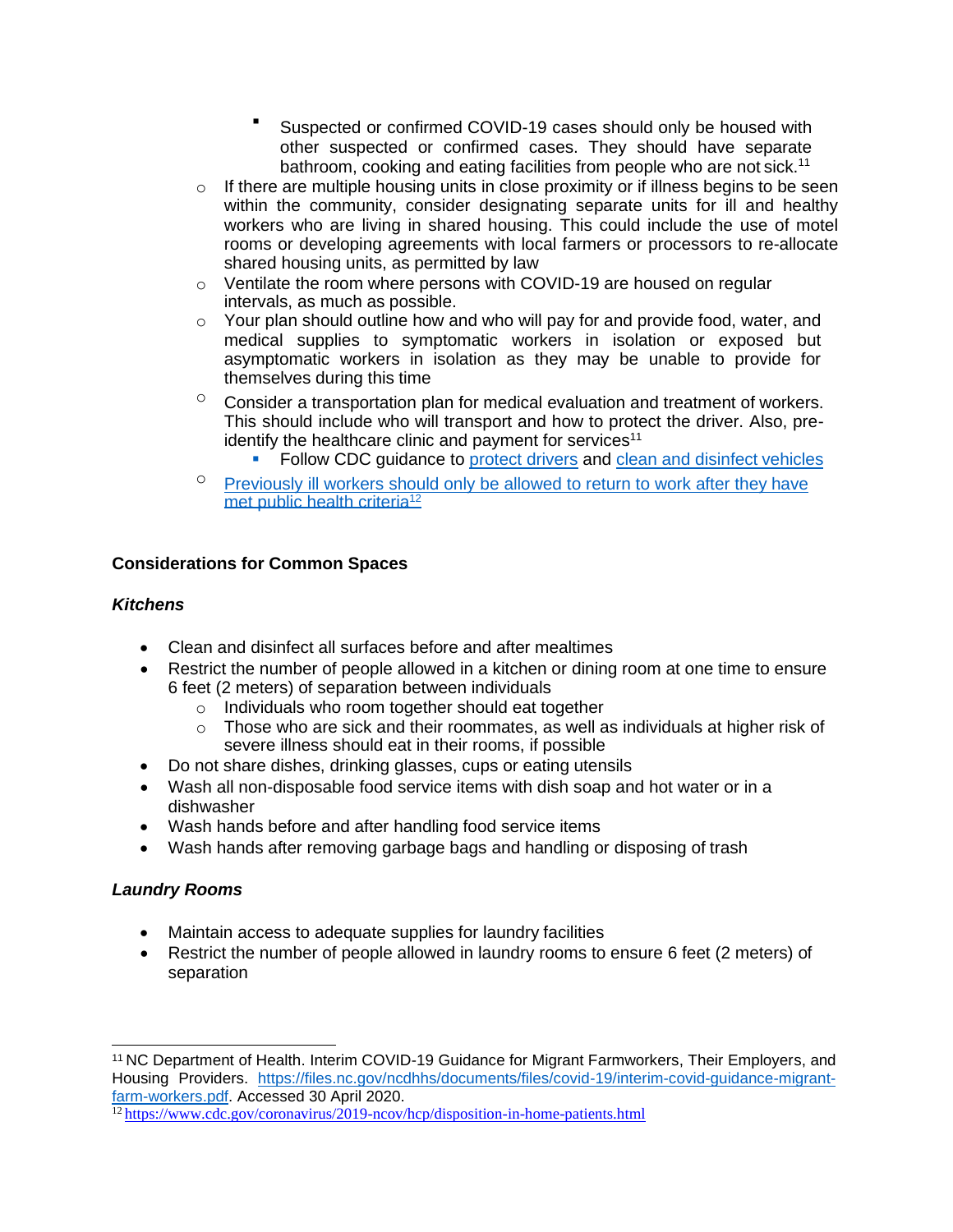- Provide gloves, soap for handwashing, and household cleaners and disinfectants for staff and residents to clean and disinfect buttons, knobs, and handles of laundry machines, laundry baskets, and shared laundry items
	- o Consider designating staff to ensure laundry facilities are cleaned daily
- Post quidelines for [washing instructions](https://www.cdc.gov/coronavirus/2019-ncov/community/disinfecting-building-facility.html) and handling dirty laundry and proper use of gloves
	- $\circ$  Do not hang cloth face coverings to dry in laundry rooms. They can be machine washed and dried

### *Bathrooms*

- Should be cleaned regularly (at least twice per day morning and evening or after heavy use)
- Restrict the number of people allowed in bathrooms and restrooms at the same time to maintain physical distance recommendations
- Ensure bathrooms are stocked with soap and paper towels
- Make sure trash cans have liners and are emptied regularly
	- $\circ$  Provide information on proper hand washing, instruct them to wash with soap and warm or cold water for at least 20 seconds
- Residents should be instructed to avoid placing toothbrushes or other personal items directly on counter surfaces, as they can be an infection source
	- $\circ$  Totes could be used for personal items to limit their contact with bathroom surfaces
	- o Clean and disinfect any personal storage totes before and after bathroom visits

### **Considerations for Seasonal Field and Harvesting Workers**

- When new employees arrive, provide them with clean cloth face coverings and keep employees isolated from others, whether individually or as a group/cohort
- Although CDC suggests that workers who are essential to maintaining critical infrastructure, such as food and agriculture, can work as long as they are asymptomatic and follow other precautions<sup>4</sup>, employers should seek to understand the rate of transmission in regions from where workers have travelled prior to their arrivals. Based on these factors, an employer can consider implementing one or more of the following measures, based on potential risk and the resources available locally.
	- $\circ$  quarantine workers for up to 14 days prior to beginning work. This may mean that operations will have to consider bringing in seasonal workers prior to the start of activities, if housing and workers are available, to train, onboard, and assess health
	- o test workers for COVID-19
	- o implement stringent social distancing (greater than 6 feet at all times), and the use of physical barriers/ partitions if 6 feet cannot be achieved.
	- o equip workers with PPE such as N95 masks, if none of the measures above can be achieved
- [Screen employees](https://static1.squarespace.com/static/5e7d1107dac60a6b3e3f098d/t/5e94beb12a1482195b7e2fa3/1586806449744/Employee%2BScreening%2B-%2B20200330_draft%2Bfinal%2B%28002%29_SIGNED.pdf) daily for symptoms (e.g., fever, > 100.4 °F or 38 °C) using a notouch thermometer
	- o When performing temperature checks, clean and disinfect no-touch thermometers according to the manufacturer's instructions and company policies
		- **Ensure individuals conducting screening are adequately protected (ref** FBIA doc)
	- o Ask employee to self-monitor and report symptoms (i.e., fever, cough, shortness of breath, chills, muscle pain, sore throat, and loss of taste or smell)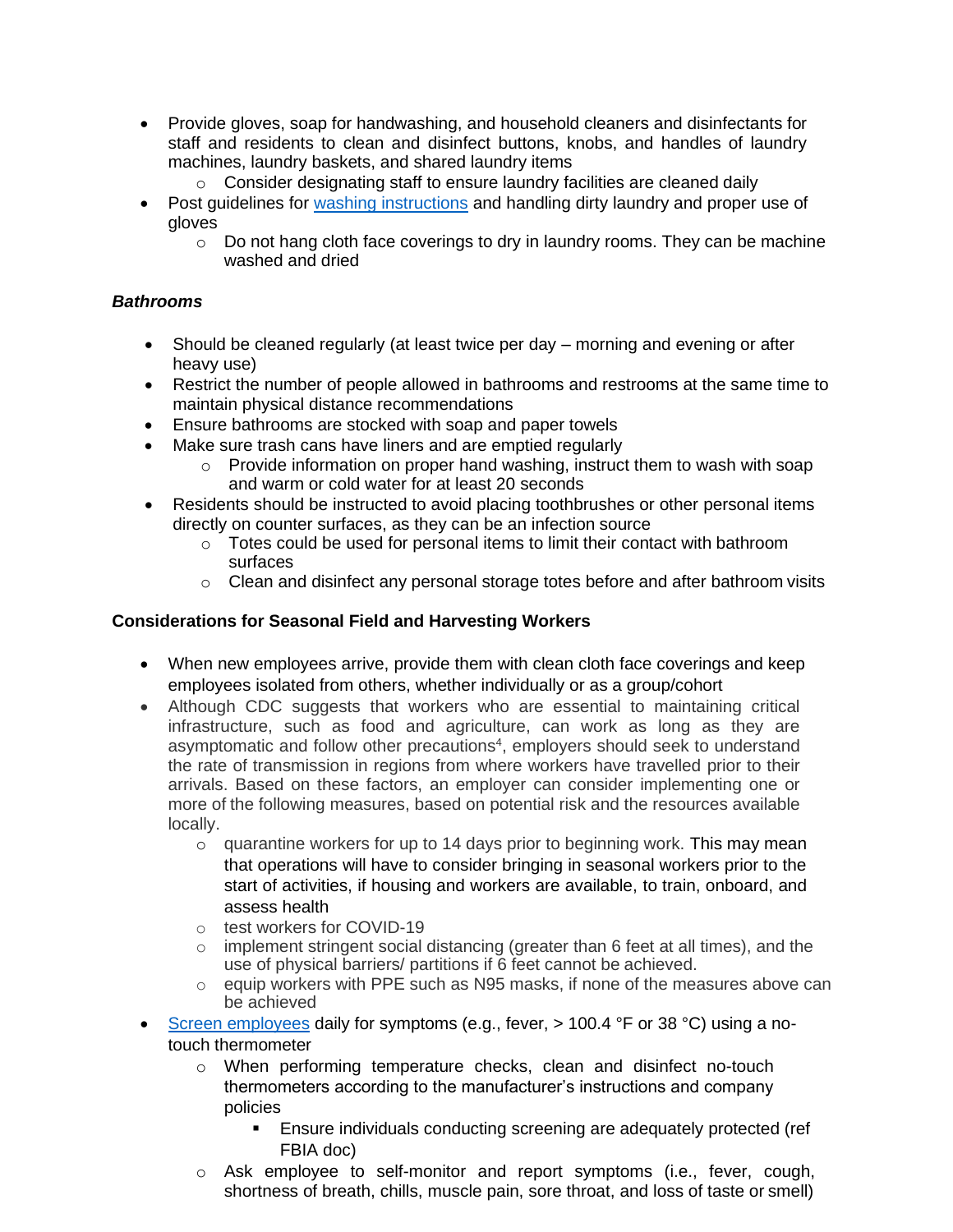- $\degree$  Employers should consider implementing a daily screening questionnaire to identify employees who may have symptoms of COVID-19<sup>13</sup> recognizing that OSHA record keeping requirements will apply<sup>14</sup>
- Modify on-boarding and training procedures to minimize person-to-person contact, if possible
	- o Consider limiting the number of employees (i.e., small groups) during onboarding and training sessions to maintain physical distance
	- o Include information related to COVID-19 in training
- Before starting work shifts, screen employees before entering transportation vehicles. Ensure employees are protected during transportation to and from operations and harvesting:
	- o Require hand washing or sanitizing immediately before stepping into the bus, truck or car
	- $\circ$  Clean and disinfect vehicles as often as possible, especially surfaces that are touched frequently
	- $\circ$  Clean hand/power tools wipe down steering wheels, grab handles, controls on tractors, forklifts, and other shared company vehicles.
	- o While transporting workers, allow space between workers on buses or other transport vehicles. Limit the number of passengers to help create physical distance, for example filling only every other row of a bus. Consider using assigned seats so that an employee sits in the same seat during each leg of the commute.
	- $\circ$  When there are multiple individuals in vehicles, they should wear cloth face coverings
	- o Have tissues and hand sanitizer available for passengers
- Maintain social distancing in a field by:
	- $\circ$  Limiting the number of individuals in a harvest crew
	- o Harvesting every other row, or equivalent, to maintain 6-foot distance
	- $\circ$  When mechanical harvesting aids are utilized, consider engineering controls such as the use of physical barriers (impermeable dividers or partitions to separate workers). Consider sanitary design and adherence to standard cleaning and sanitation procedures for these barriers
- Limit the use of shared tools, buckets, and equipment
- Clean areas that people share:
	- o Guide rails on buses or vans
	- o Guide rails on harvester ladders
	- o Door handles on bathrooms/portable toilets
	- o Tables and counter tops
	- o Shared water jugs
		- **•** When using communal water jugs, consider cleaning/sanitizing them more frequently (e.g., before and after each use), consider the use of alcohol-based wipes at each water station, requiring field workers and

<sup>&</sup>lt;sup>13</sup> Washington State Department of Health sample employee/visitor screening questionnaire <https://www.doh.wa.gov/Portals/1/Documents/1600/coronavirus/Employervisitorscreeningguidance.pdf> <sup>14</sup> CDC Meat and Poultry Processing Workers and Employees.

[https://www.cdc.gov/coronavirus/2019-ncov/community/organizations/meat-poultry-processing-workers](https://www.cdc.gov/coronavirus/2019-ncov/community/organizations/meat-poultry-processing-workers-employers.html)[employers.html](https://www.cdc.gov/coronavirus/2019-ncov/community/organizations/meat-poultry-processing-workers-employers.html) Accessed 2 May 2020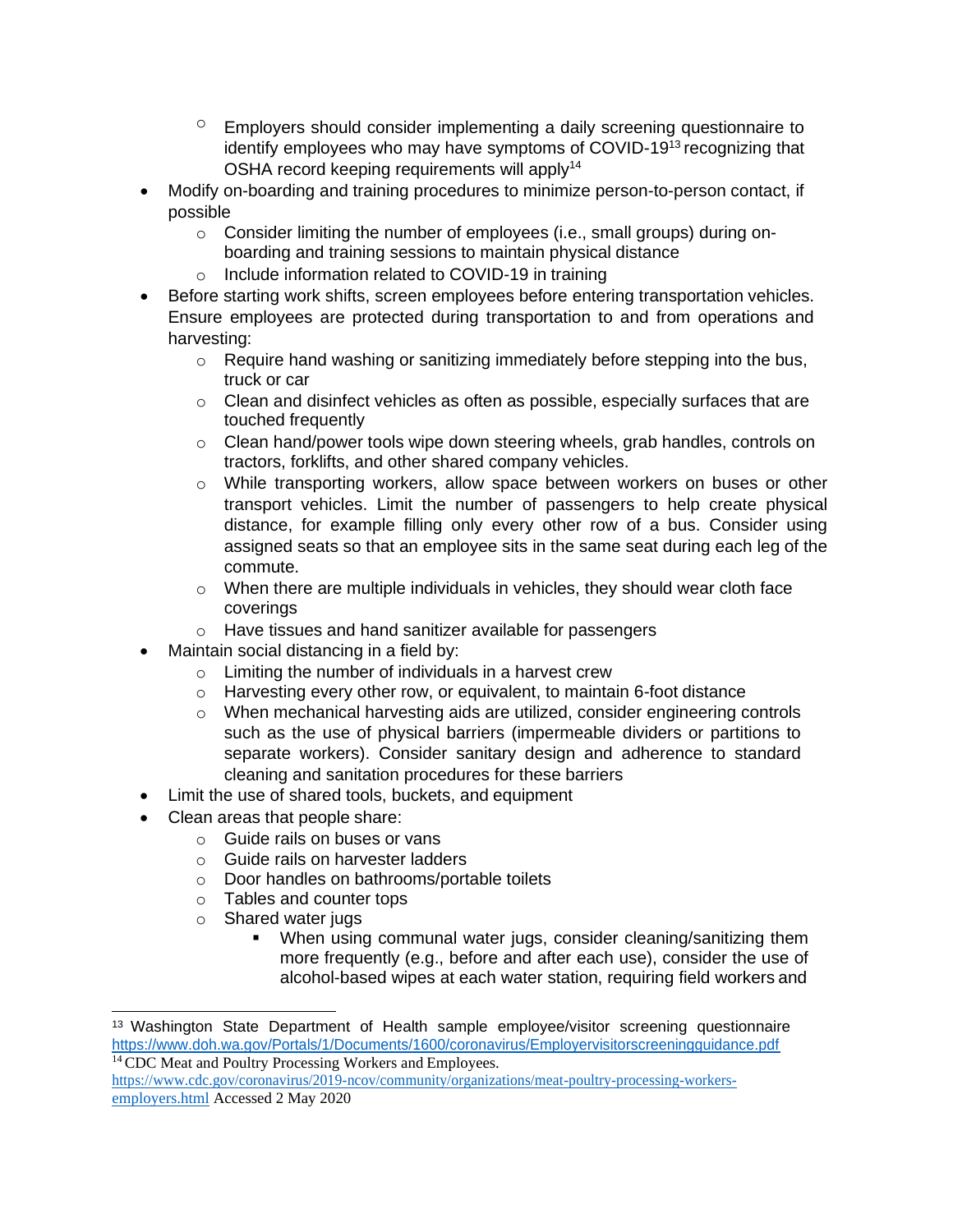harvest crews to wash their hands before touching the spigot of a water jug and/or if feasible provide individual water bottles or containers.

- Ensure there are adequate handwashing stations and portable toilets available, and if possible, decrease the ratio of number of workers to each available station (e.g., instead of one station for every [20 workers,](https://www.osha.gov/laws-regs/regulations/standardnumber/1928/1928.110) consider one station for every 10 or 15 workers).
- Intensify tailgate meetings for harvesters on hygiene practices and worker health policies.
	- $\degree$  When running tailgate meetings and other training events, break employees into smaller groups and provide worker separation within the meeting area.<sup>15</sup>
- Allow extra time for workers to wash hands throughout the workday

### **Considerations in Post-harvest Processing Operations**

- Consider the development of a COVID-19 assessment and control plan applicable to anyone entering or working in the facility.<sup>16</sup>
	- o These plans should include engineering and administrative controls:
		- Engineering Controls, such as the use of physical barriers (curtains, impermeable divider or partitions to separate workers) or assessing current cooling and ventilation systems.
		- **EXED** Administrative controls, such the use of signs, floor markings and traffic flow, avoiding carpooling, building additional short, staggered breaks into staff schedules, splitting workers into two or three shifts (saving one shift for cleaning and sanitation)
	- $\circ$  Screen and monitor workers before entry into the workplace. Consider implementing a daily screening questionnaire to determine employees who might have been exposed and recovered and employees who may have remained asymptomatic of COVID-19<sup>17</sup>
	- o Conduct a hazard assessment to determine Personal Protective Equipment (PPE) needs, follow OSHA's PPE [standards](https://www.osha.gov/laws-regs/regulations/standardnumber/1910#1910_Subpart_I) to select and provide appropriate PPE, and instruct employees about PPE proper use and wear.
- Employers should [screen employees](https://static1.squarespace.com/static/5e7d1107dac60a6b3e3f098d/t/5e94beb12a1482195b7e2fa3/1586806449744/Employee%2BScreening%2B-%2B20200330_draft%2Bfinal%2B%28002%29_SIGNED.pdf) for symptoms (e.g., fever, > 100.4 °F or 38 °C) using a no-touch thermometer, and adhere to OSHA record keeping requirements<sup>18</sup>
- Ask employee to continue to self-monitor and report symptoms (i.e., fever, cough, shortness of breath, chills, muscle pain, sore throat, and loss of taste or smell) social distancing (6 feet or 2 meters between individuals)
- See CDC recommendations below for practices in meat and poultry processing facilities<sup>19</sup> that could be useful in your facilities

<sup>16</sup> CDC Meat and Poultry Processing Workers and Employees.. [https://www.cdc.gov/coronavirus/2019](https://www.cdc.gov/coronavirus/2019-ncov/community/organizations/meat-poultry-processing-workers-employers.html) [ncov/community/organizations/meat-poultry-processing-workers-employers.html A](https://www.cdc.gov/coronavirus/2019-ncov/community/organizations/meat-poultry-processing-workers-employers.html)ccessed 2 May 2020 <sup>17</sup> Washington State Department of Health sample employee/visitor screening questionnaire

<https://www.doh.wa.gov/Portals/1/Documents/1600/coronavirus/Employervisitorscreeningguidance.pdf> <sup>18</sup> CDC Meat and Poultry Processing Workers and Employees.

[https://www.cdc.gov/coronavirus/2019-ncov/community/organizations/meat-poultry-processing-workers](https://www.cdc.gov/coronavirus/2019-ncov/community/organizations/meat-poultry-processing-workers-employers.html)[employers.html](https://www.cdc.gov/coronavirus/2019-ncov/community/organizations/meat-poultry-processing-workers-employers.html) Accessed 2 May 2020

<sup>15</sup>[https://www.wga.com/sites/default/files/wg\\_COV19\\_Preventative\\_Measures\\_2020\\_0331.pdf](https://www.wga.com/sites/default/files/wg_COV19_Preventative_Measures_2020_0331.pdf)

<sup>&</sup>lt;sup>19</sup> CDC. MMWR Weekly Report. COVID-19 Among Workers in Meat and Poultry Processing Facilities. [https://www.cdc.gov/mmwr/volumes/69/wr/mm6918e3.htm?s\\_cid=mm6918e3\\_w. A](https://www.cdc.gov/mmwr/volumes/69/wr/mm6918e3.htm?s_cid=mm6918e3_w)ccessed 1 May 2020.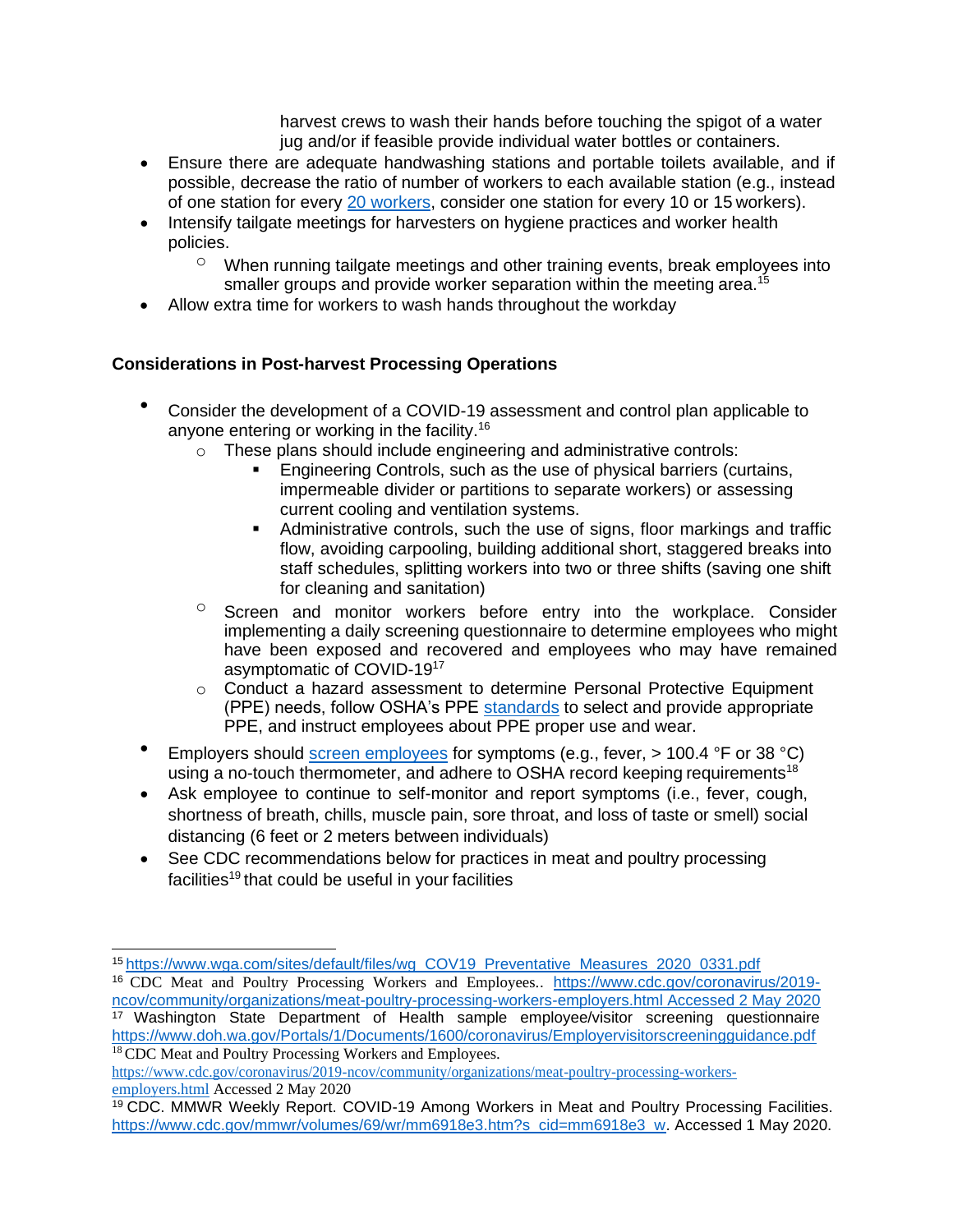| TABLE 2. Observed chall enges and recommend ed changes in pr actice in respon seto COVID-19 among workers in m eat and poultry processing |  |
|-------------------------------------------------------------------------------------------------------------------------------------------|--|
| facilitie s - sel ect ed states.* April 2020                                                                                              |  |

| Catego ry                                          | Challengesto effecti ve prevention and<br>control of COVID-19                                     | Recommended changes in facility practicet                                                                                                                                                                                      |
|----------------------------------------------------|---------------------------------------------------------------------------------------------------|--------------------------------------------------------------------------------------------------------------------------------------------------------------------------------------------------------------------------------|
| Structural                                         | Maintaining physical distancing during breaks and when<br>emp lo yees enter and exit the facility | Adj ust start and stop times of bre aks and shifts<br>Add outdoo r breakrooms                                                                                                                                                  |
| Maintaining physical distancing on production line |                                                                                                   | Install physica I barriers between workers                                                                                                                                                                                     |
|                                                    | Excluding symptomatic workers                                                                     | Screen all workers and visit o rs e nte ring facility and plan for effec t ive iso latio n<br>for worke rs who become ill at work                                                                                              |
| Operat io nal                                      | M aintaining physical distancing on production line                                               | Reduce rate of animal processing                                                                                                                                                                                               |
|                                                    | Adhering to face covering recommendations                                                         | Requi re universal face covering<br>Ensure face coverings co nformed to CDC gu id ance<br>Provide train ing on donning and doffing                                                                                             |
|                                                    | Adhe ring to heightened clean ing and<br>di sinf ection quidelines                                | Ass ign add it io nal staff to san itize " high touch "areas (e.g., handles, butt o ns,<br>railing s) more frequently<br>Add several hand saniti zer dispensers and hand washing stations<br>Imple ment touch-free time clocks |
| Sociocu lt ural                                    |                                                                                                   | Commu nicat ing through languageand cultu ral barriers Engage communit y partners to d evelop culturally informed messaging<br>Disseminate messaging in languages spoken among the work force                                  |
|                                                    | Empl oy ees live in crowded, multigenerational settings                                           | Include messaging about behaviors emp loye es should take to limit the<br>sp read of the virus while at home                                                                                                                   |
|                                                    | Emplo yees share transportati on to and from work                                                 | Add add it io nal vehicles to sh utt le ro utes<br>Requ i re use of face coverings dur ing commute                                                                                                                             |
| Economic                                           | Empl oy ees inc entivized to work while ill                                                       | Implement personnel policies that provide additional medical leaveand<br>disability benefits wit hout loss of sen io rit y or pay<br>Remo ve financial incentives, such as attendance bonuses                                  |

Abbr ev iati on: COVID-19 = coronavirus disease 2019.<br>\* Based on CDC fi eld teamdeployments to four sit esand information gathered from calls with state health departments.<br>t Based on on-s ite and remote technical assistan